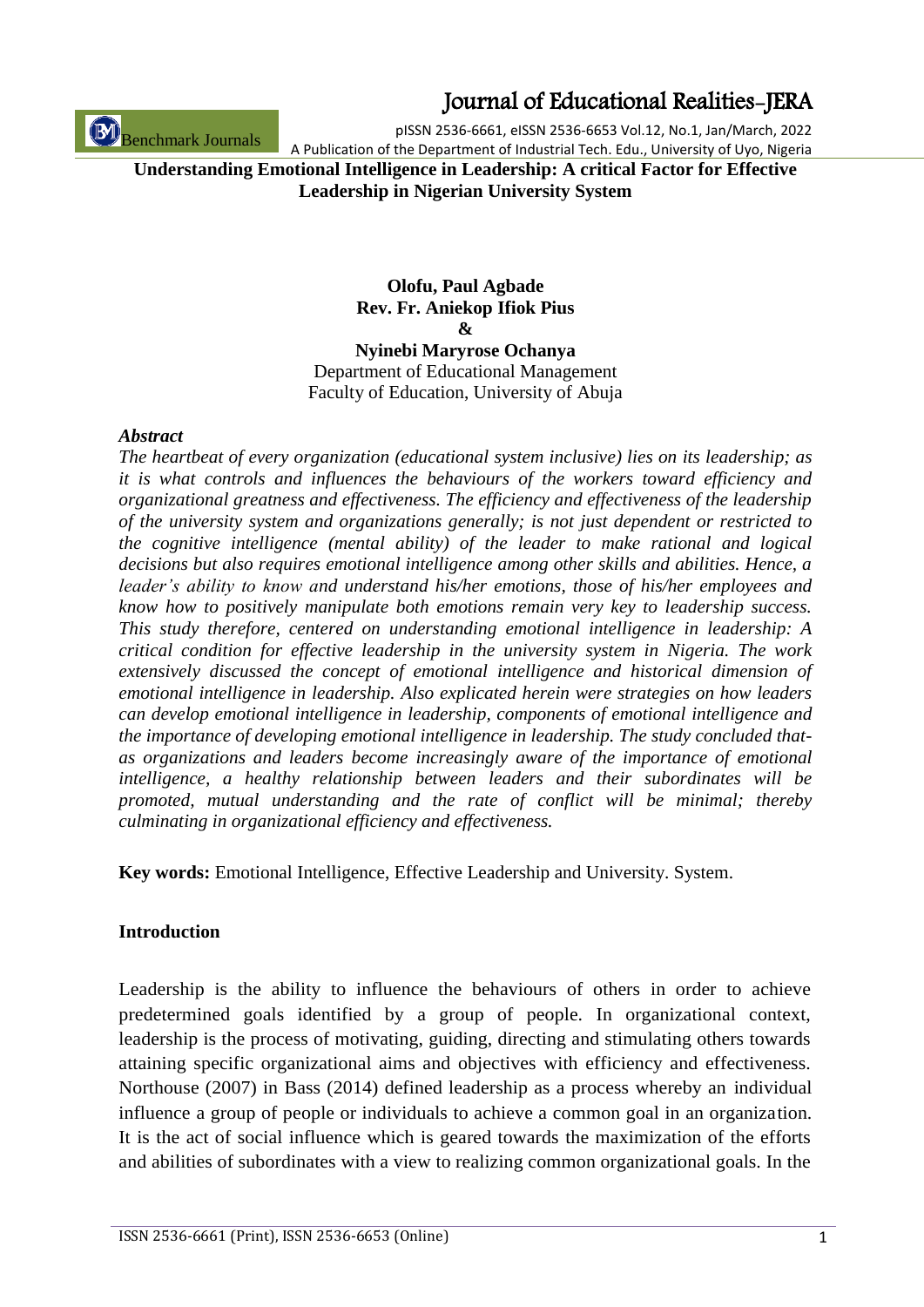# Benchmark Journals

pISSN 2536-6661, eISSN 2536-6653 Vol.12, No.1, Jan/March, 2022 A Publication of the Department of Industrial Tech. Edu., University of Uyo, Nigeria

same vein, Kruse (2013) perceived leadership as a process of social influence which maximizes the efforts of others towards the achievement of a goal. Thus, it is imperative to stress that a leader's ability to influence others lies not on his/her power but social influence to get the common or identified goals attained maximally. While the boss uses power to get job done, a leader motivates, inspires, guides and directs others towards collective goal realization.

In the process of influencing the behavious of subordinates or employees in order to ensure effective goal attainment, a leader requires series of skills and abilities to be able to move on well with his/her subordinates. Therefore, one of such critical skills a leader should have and exhibit is his/her ability to know and understand himself, know his/her own emotions, recognize and be sensitive to other people's emotions, know when it is wise to speak or not to or act as a leader, know how to calm down when he/she is upset and should be able to predict the next actions of his/her subordinate among other things. A leader's ability of being able to read the emotions of his/her subordinates conveyed by eyes gives him/her a high level of sensitivity and alertness. Thus, emotional intelligence remains one of the critical skills and factor every leader should have in order to manage his/her follower more effectively and efficiently (Gabriel, 2015).

Corroborating the above assertion, Shanthaku, Milroy and Mahenthiran (2010) maintained that leadership is the heart of every organization and to get better outcome from the employees as well as optimally achieve organizational goals, the leader should be able to understand the pulse of the employees and his/her own. To be effective, leaders must have a solid understanding of how their emotions and actions affect the people around them. The better a leader relates to and works with others, the more successful he or she will be. A leader should take the time to work on self-awareness, self-regulation, motivation, empathy and social skills. Working on these areas would help him/her excel as a leader. More precisely, Fletcher (2012) cited in Kruse (2013) submitted that what distinguishes the best leaders from the majority is their level of emotional intelligence. Similarly, Goleman (1996) cited in Landry (2019) observed that "the most effective leaders are all alike in one crucial way: They all have a high degree of what has come to be known as emotional intelligence. It is not that intelligence quotient and technical skills are irrelevant. They do matter, but they are the entry-level requirements for executive positions".

### **Concept of Emotional Intelligence**

The concept of emotional intelligence is otherwise referred to as emotional leadership, emotional quotient and emotional intelligence quotient. Different scholars have defined and explained the concept of emotional intelligence in different ways. Colman (2008) defined emotional intelligence as the "capability of individuals to [recognize](https://en.wikipedia.org/wiki/Emotion_recognition) their own [emotions](https://en.wikipedia.org/wiki/Emotions) and those of others, discern between different feelings and label them appropriately, use emotional information to guide thinking and behavior and manage and/or adjust emotions to adapt to environments or achieve one's goal(s)". Davitz and Beldoch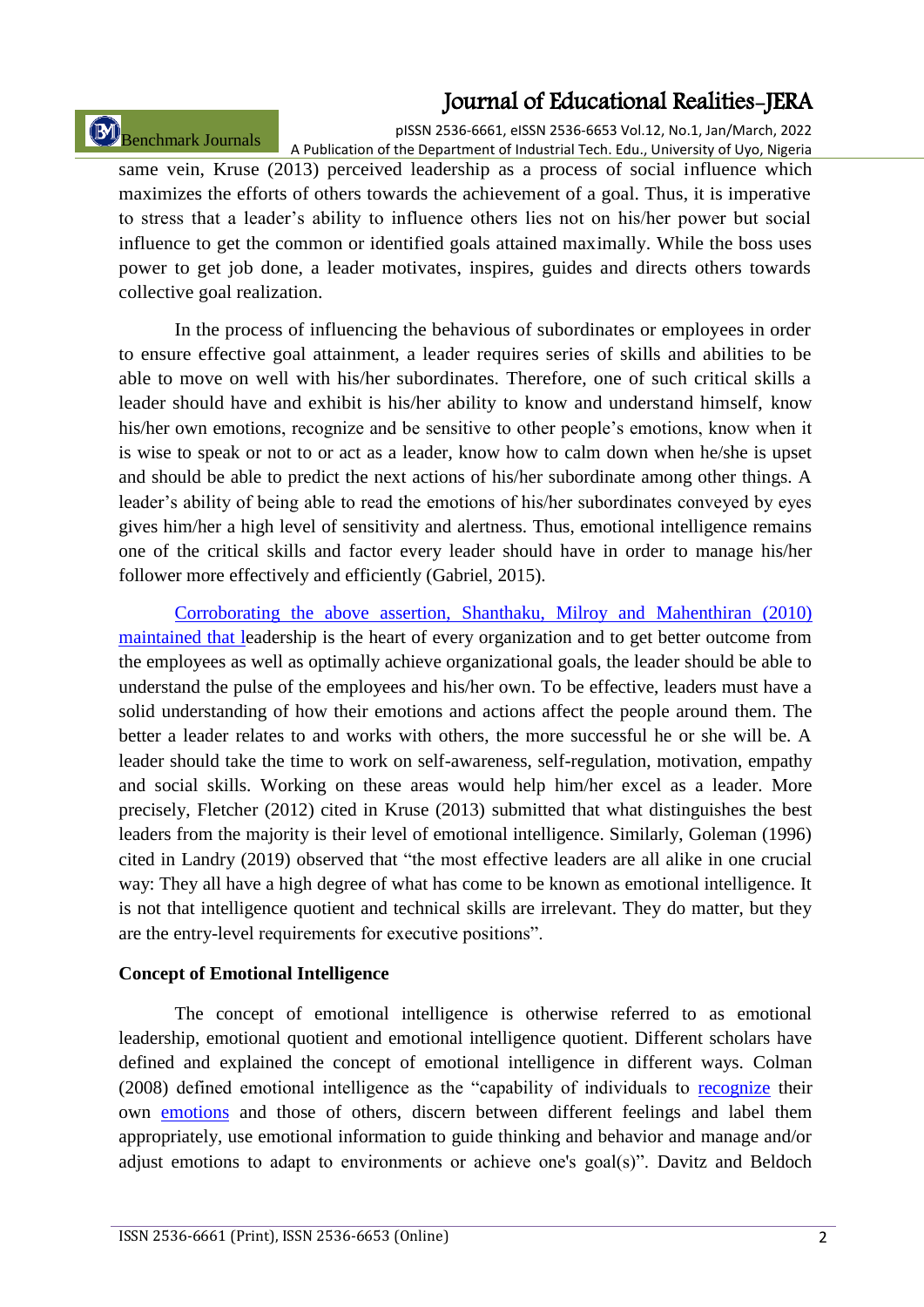# Benchmark Journals

pISSN 2536-6661, eISSN 2536-6653 Vol.12, No.1, Jan/March, 2022 A Publication of the Department of Industrial Tech. Edu., University of Uyo, Nigeria

(1976) cited in Steve (2019) maintained that although the term emotional intelligence was first used by Joel Robert Davitz and Michael Beldoch in 1964, it gained popularity in 1995 in a book written by Daniel Goleman; tilled Emotional Intelligence. On the contrary, Landry (2019) opined that the term was first coined in 1990 by John Mayer and Peter Salovey but was later popularized by Daniel Goleman. In the same vein, Cristopher (2018) stated that the definition of emotional intelligence was first advanced by Peter Salovey and John Mayer but popularized by Daniel Goleman.

Landry (2019) defined emotional intelligence as the ability for one to understand and manage his/her own emotions as well as recognizes and influences the emotions of those around him/her. Emotional intelligence has evolved over the years into a must-have skill by both leaders and employees. Landry (2019) stressed that while leaders with high emotional intelligence have the tendency to have better understanding of themselves and their employees as well as motivate their employees' potentials towards greater performance, employees with high emotional intelligence are more likely to stay calm under pressure, resolve conflict effectively and respond to their superiors and co-workers with empathy. Muktak (2017) perceived emotional intelligence as the ability to understand and manage moods and emotions in the self and others, contributes to effective leadership in organizations. It is the act of leading of followers through the proper identification and management of an array of emotions and influencing the outcome of their subsequent needs.

In the opinion of Koehler (2018), emotional intelligence is the ability of an individual to comprehend, control and develop his/her own feelings while also being able to understand and manage the feelings of others. Koehler added that emotional intelligence goes beyond the administrative nuts and bolts of being a great leader. Rather, it emphasizes on how the emotions of a leader affect others and how the leader can use that knowledge to create positive outcomes both personally and with the people he/she manages. Koehler submitted that though leadership still requires an authority over the team's vision but it must be intertwined with putting employees and their needs and emotions into consideration too. This acknowledgment from leadership creates happier, more productive worker force and more effective managers while also reducing employee turnover.

Emotional intelligence is the "aptitude to recognize emotions and apprehend, what they convey about the situation and behaviour of the people affected by a certain situation". It also determines one's perception and response to the emotional behaviours of others. Thus, collaboratively emotional intelligence manages human relations and promotes a healthy work environment (Singh, 2019). Singh admitted that everyone has a unique personality, unique needs and desires, and unique traits to express their emotions and feelings. Dealing with all these nuances effectively requires emotional intelligence. Therefore, emotional intelligence plays a vital role in maintaining emotional balance in one's life both on personal and professional fronts. Hence, emotional intelligence is the most valued attribute for leadership.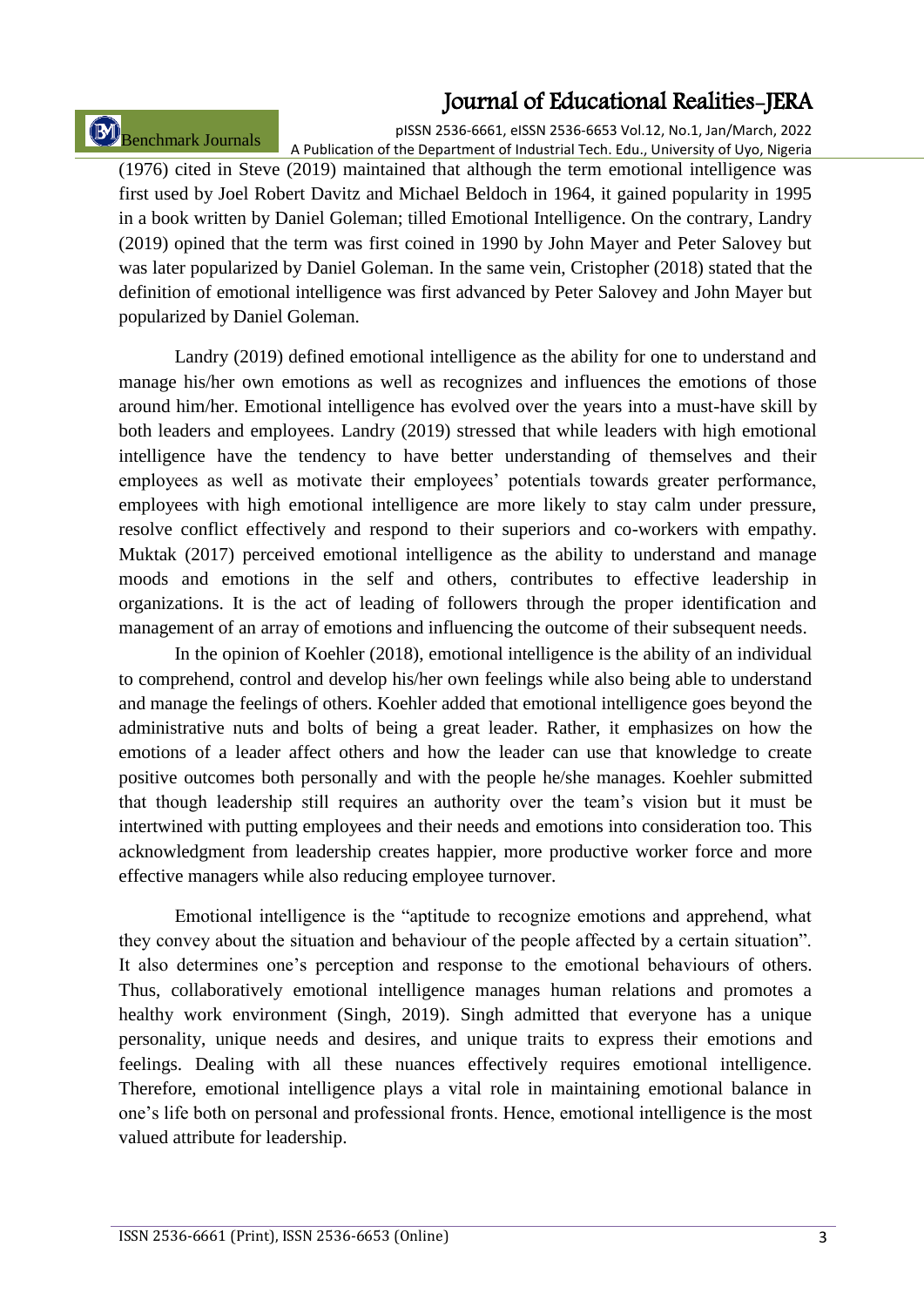Benchmark Journals

pISSN 2536-6661, eISSN 2536-6653 Vol.12, No.1, Jan/March, 2022 A Publication of the Department of Industrial Tech. Edu., University of Uyo, Nigeria

### **Historical Dimension of Emotional Intelligence**

Davitz and Beldoch (1976) cited in Steve (2019) maintained that although the term emotional intelligence was first used by Joel Robert Davitz and Michael Beldoch in 1964, it gained popularity in 1995 in a book written by Daniel Goleman; tilled Emotional Intelligence. In 1983, Howard Gardner in his book titled-Frames of Mind: The Theory of Multiple Intelligences. Howard Gardner introduced the idea that traditional types of intelligence such as intelligent quotient fail to fully explain cognitive ability. Thus, Howard Gardner introduced the idea of multiple intelligences which included both interpersonal intelligence (the capacity to understand the intentions, motivations and desires of other people) and intrapersonal intelligence (the capacity to understand oneself, to appreciate one's feelings, fears and motivations) (Smith, 2012).

By 1985, the term emotional intelligence subsequently appeared in Wayne Payne's doctoral thesis titled: A study of emotion: Developing emotional intelligence. However, the first published use of the term emotional quotient was an article by Keith Beasley in 1987 in the British Mensa magazine**.** In 1989, Stanley Greenspan developed a model to describe emotional intelligence and this was followed by a work published by Peter Salovey and John Mayer titled emotional intelligence in 1990. However, the term became widely known in 1995 with the publication of Goleman's book: Emotional Intelligence: Why it can matter more than IQ. It is to this book's best-selling status that the term emotional intelligence gained its popularity (Payne, 1986 cited in Steve, 2019).

On the contrary, Landry (2019) opined that the term was first coined in 1990 by John Mayer and Peter Salovey but was later popularized by Daniel Goleman. In the same vein, Cristopher (2014) cited in Steve (2019) stated that the definition of emotional intelligence was first advanced by Peter Salovey and John Mayer but popularized by Daniel Goleman in 1995.

#### **Components of Emotional Intelligence**

The components of emotional intelligence are also regarded as the pillars or elements of emotional intelligence. Goleman (1995) cited in Landry (2019) identified five very fundamental components/pillars of emotional intelligence as briefly explained thus.

**i. Self-Awareness:** This is pillar or component is very key; as it describes a leader's ability to understand his/her strengths and weaknesses as well as recognize his/her emotions and the effect which such emotions have on him/her and his/her employees' performance. Thus, this element of emotional intelligence is very important to a leader because not being aware of self, limits a leader's utilization of his/her potentials. Landry (2019) maintained that working with employees who are not self-aware greatly reduces the level of job performance and organizational success. In order to bring out the best in others, a leader must first need to bring out the best in him/herself.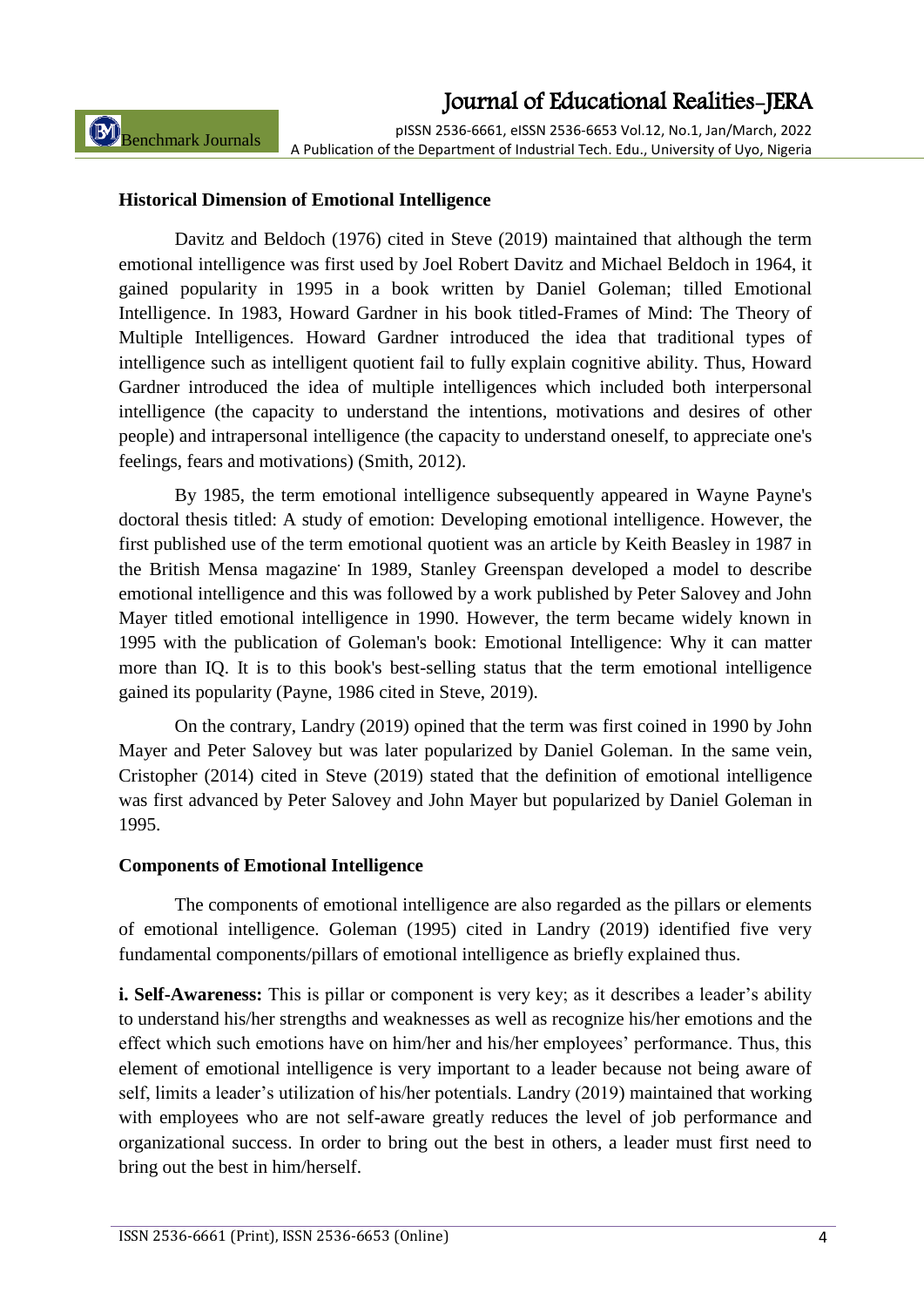# Benchmark Journals

pISSN 2536-6661, eISSN 2536-6653 Vol.12, No.1, Jan/March, 2022 A Publication of the Department of Industrial Tech. Edu., University of Uyo, Nigeria

**ii. Self-Management/Regulation:** This refers to the ability of a leader or an individual to manage his emotions; particularly in stressful situations as well as maintain a positive outlook despite setbacks. According to Payne (1986) cited in Steve (2019), leaders who lack self-management tend to react and have a harder time keeping their impulses in check. The absence of self-management in a leader, his/her reactions to issues tend to be automatic and this often make leaders regret their actions thereafter. Hence, the more a leader is in tune with his/her emotional intelligence, the easier he/she is likely to make the transition from reaction to response. To achieve this, it is important for a leader to always remember to pause, breathe, collect him/herself before doing whatever it takes to manage his/her emotions. Leaders who regulate themselves effectively rarely verbally attack others, make rushed or emotional decisions, stereotype people or compromise their values. Self-regulation is all about controlling the emotions of oneself.

**iii. Motivation**: This has to do with both self-motivation and motivating others as well. A self-motivated leader works consistently towards goals realization and has extremely high standards for the quality of his/her work. According to Muktak (2017), it has to do with the tendency for a leader to enjoy achievement for its own sake. A leader who has strong passion for the work he/she does, is very likely to motivate others too. Thus, optimism and energy to improve are the key hallmarks of an emotionally intelligent and motivated person. When leader is unhappy with his/her job and tends to struggle to remember why he/she wanted to do, then such a leader is not self-motivated.

**iv. Empathy or Social Awareness:** Social awareness describes a leader's ability to recognize other people's emotions and the dynamics in play within the organization. Leaders who excel in social awareness practice empathy. They strive to understand their employees' feelings and perspectives which enables them to communicate and collaborate more effectively with their subordinates. In the view of Singh (2019), by communicating with empathy, a leader is more likely to better support his/her team with a view to improving the performance of both the leader and those of his/her employees. Leaders with empathy have the ability to put themselves in someone else's situation and they help develop the people in their team, challenge others who are acting unfairly, give constructive feedback and listen to those who need it.

**v. Relationship Management/Social Skills:** This simply refers to a leader's ability to influence, coach, mentor others and resolve conflict effectively. Muktak (2017) stated that leaders without relationship management ability often prefer to avoid conflict. However, it is better and important to properly address issues as they arise. Building positive relationship with workers does not only serve as a morale booster but promotes healthy, peaceful, friendly and productive workers.

### **Developing Emotional Intelligence in Leadership**

There are several ways or strategies in which leaders and potential leaders can develop their emotional intelligence. Commenting on the techniques of developing and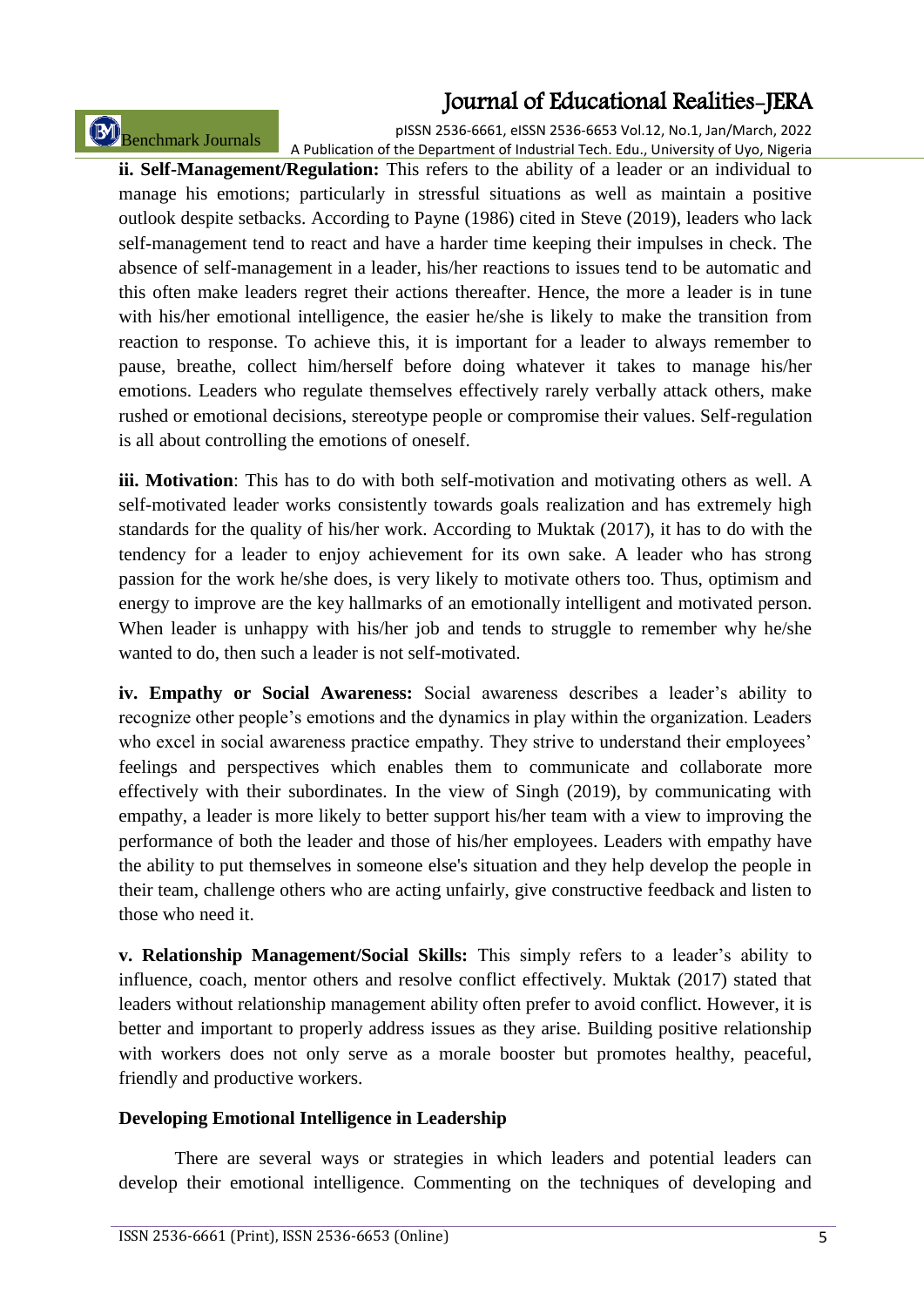# Benchmark Journals

pISSN 2536-6661, eISSN 2536-6653 Vol.12, No.1, Jan/March, 2022 A Publication of the Department of Industrial Tech. Edu., University of Uyo, Nigeria

improving emotional intelligence in leadership, Joel and Natalie (2015) maintained that the developing emotional intelligence in leadership remains very fundamental to every leader and should be a continuous process. Joel and Natalie therefore, outlined basic strategies or approaches that could be used to develop and improve the emotional intelligence of a leader as thus: the leader should know his/her own emotional intelligence, strengths and weakness, he/she should stop getting sucked into other people's negative emotions, the leader should stop his/her emotions from escalating by knowing early warning signs and triggers, the leader should reduce and release stress so that it does not build up, he/she must overcome negative emotions, the leader should stop him/herself from crying or getting angry at work, he/she should recognize non-verbal communication and body language that shows him/her what others are feeling, the leader should understand, manage and influence other people's emotions, develop rapport and connect to co-workers or staff, develop true empathy which will increase his/her influence, authority and ability to be supportive. The leader should also communicate and listen effectively as well as improve his/her relationships with subordinates, he/she should handle others' emotional states, including apathy, defensiveness or anger as well as create a more positive work environment with low conflict and high productivity.

Being guided by the five pillars of emotional intelligence, Landry (2019) identified five techniques of developing emotional intelligence.

- i. Self-Awareness: First and foremost, the leader should devise means of understanding his/her strengths and weaknesses. He/she should also understand the kind of emotion he/she has. Thus, realizing the self-aspect of a leader is a journey to developing emotional intelligence.
- ii. Self-Regulation: Having realized the kind of emotions the leader has, he/she needs to start managing his/her emotions in a manner that will not affect him/her. In doing this, the leader needs not to allow stressful situations and setbacks overwhelm him/her; thereby abhorring the tendency to react and have a harder time keeping impulses in check.
- iii. Motivation: In developing emotional intelligence as a leader, he/she also needs to motivate himself and those around his/her team. First, the leader should ensure that the job, work environment and its components are motivating. The principles, targets and attitudes of the leader should also be motivating. The leader should be happy with his/her job and have strong passion for the job he/she does.
- iv. Empathy: This has to do with a leader's ability to recognize other people's emotions. A leader can achieve this by striving to understand the feelings, needs, emotions and interest of employees. Once this is done, team spirit will be developed, effective communication will be sustained and supportive atmosphere will be promoted.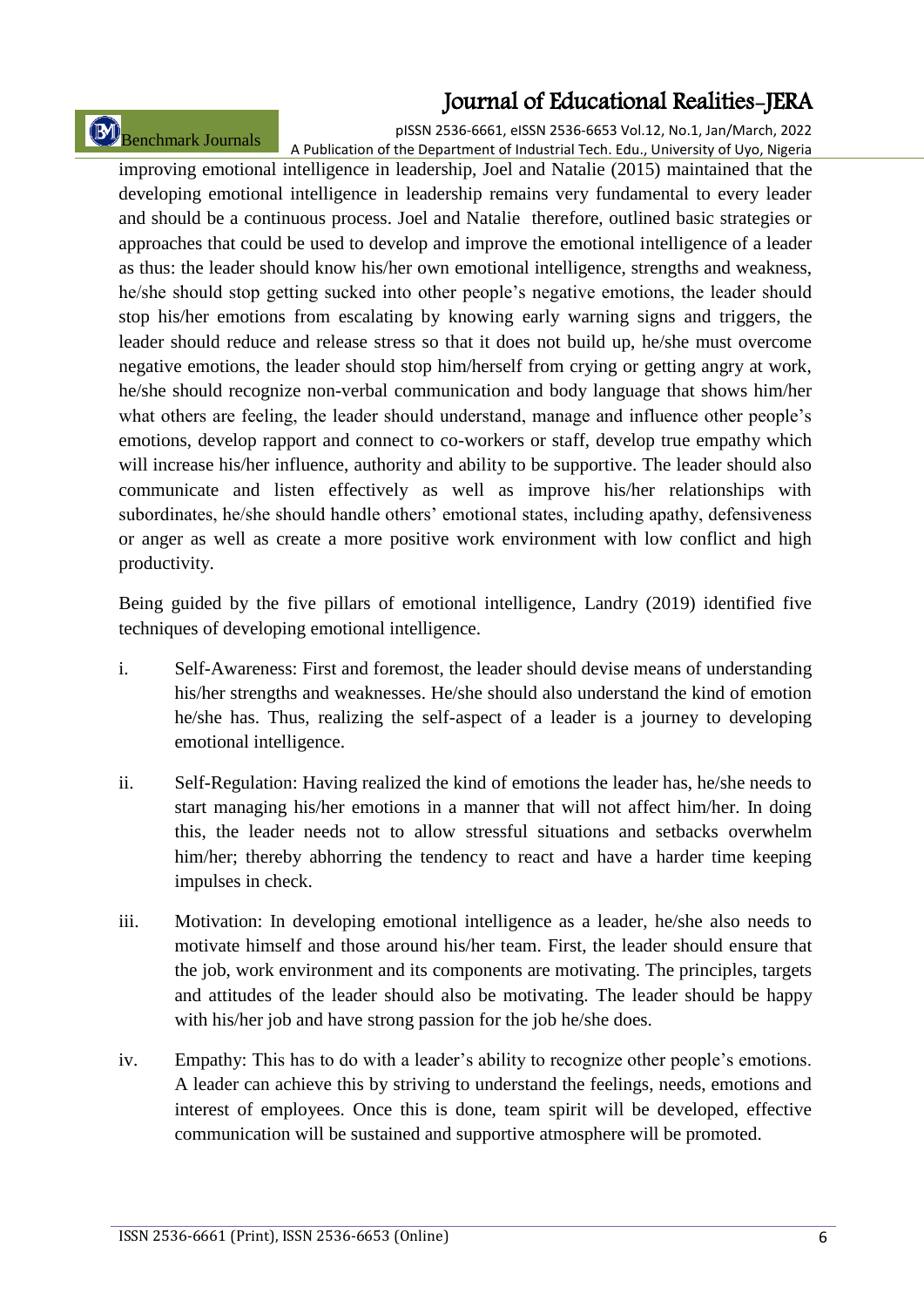Benchmark Journals

pISSN 2536-6661, eISSN 2536-6653 Vol.12, No.1, Jan/March, 2022 A Publication of the Department of Industrial Tech. Edu., University of Uyo, Nigeria

v. Relationship Management: A leader who needs to develop his/her emotional intelligence should ensure his/her relationship with employees is cordial and peaceful. Conflict, though unavoidable but should be kept at its minimum bearing. Conflict should be timely and sagaciously resolved as soon as it occurs to avoid its escalation. Building and managing human relationship as a leader promotes committed, dedicated and productive workforce.

### **Importance of Developing Emotional Intelligence**

Several studies have established the relationship between emotional intelligence and leadership. Therefore, the relevance of emotional intelligence in leadership especially in the  $21<sup>st</sup>$  century cannot be over accentuated. According to Muktak (2017), in this current age of information, leaders cannot afford to ignore or even avoid follower emotions in the workplace. Muktak therefore, maintained that emotional intelligence enhances cognitive processes and decision making, promotes self-development of the manager and his leadership qualities, illuminates positive effects that can be observed and measured by higher productivity as well as stimulates building positive relations and gaining emotional commitment of employees.

Leaders are obviously human beings with the full range of moods and emotions potentially available to them. Both positive and negative moods and emotions serve numerous functions in the lives of leaders and this can sometimes be the cause of leadership and organizational dysfunctionality. There is no denying fact that emotions and feelings play a substantial role in evaluating leadership effectiveness. Apart from intelligent quotient, emotional intelligence also determines the success of a leader. This is because a leader's effectiveness may be hampered by the experience of certain moods and emotions. For instance, leaders who experience anger frequently may have a difficult time building good relationships with followers and engendering their trust. Similarly, a leader who frequently experiences positive moods on the job may fail to notice and attend to performance shortfalls that are less than apparent (Muktak, 2017).

Dabke (2016) posited that leaders need emotional intelligence in order to motivate and create a sense of belongingness that will make employees feel comfortable; thereby making them work more effectively. As such, **l**eaders need to grow emotionally in order to handle different problems of stress and lack of life balance, among other things. A proper way to grow emotionally, for instance, is developing a sense of empathy since empathy is a key factor when it comes to emotional intelligence.

Stressing on the need for emotional intelligence for all leaders, Landry (2019) observed that leaders set the tone of their organizations and if they lack emotional intelligence, it could have more far-reaching consequences such as lower employee engagement, poor productive performance, conflict and a higher turnover rate. In the vein, Koehler (2018) maintained that analytical skills, cognitive intelligence, experience and vision are all traits often associated with the best organizational leaders but emotional intelligence which is an overlooked quality is what makes successful boss. Koehler therefore, added that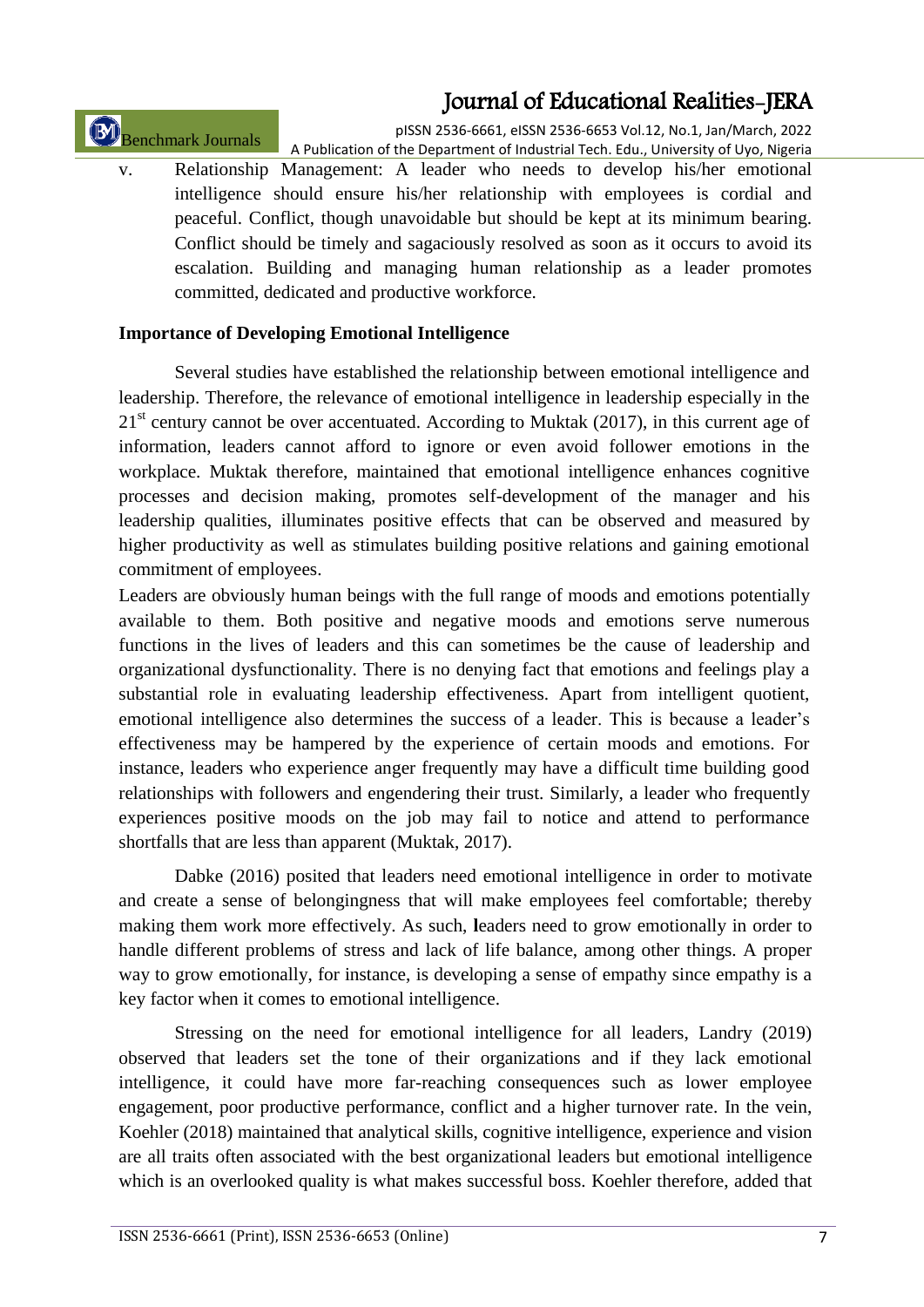# Benchmark Journals

pISSN 2536-6661, eISSN 2536-6653 Vol.12, No.1, Jan/March, 2022 A Publication of the Department of Industrial Tech. Edu., University of Uyo, Nigeria

leaders who develop and nurture high emotional intelligence inevitably become better leaders; as making sound decisions by leaders requires an understanding of how their feelings are affect judgment, productivity, attitudes and a lot more. The best leaders are self-aware of not only their emotions but also their weaknesses and limitations, as well as their strengths.

Leaders who make impulsive decisions or fail to control their emotions and lash out can quickly lose the respect of their subordinates. Those unregulated moments can undo any rapport previously built by a leader and getting it back is never easy. Emotional intelligence breeds self-regulation that prevents the moments you wish you could take back. Leaders with high emotional intelligence have a good understanding of their own emotional states; which allows them to more accurately gauge the emotions of others. It also promotes collaborative communication because it makes leaders to understand their co-workers. Emotionally intelligent leaders can immediately pick up the tone of the room or group and subsequently speak with honesty and sincerity to match that tone or mitigate unresolved tension. Leaders with emotional intelligence manage work stress better and may not let it consume them. They also refuse to take any negative feelings out on their co-workers or families **(**Koehler, 2018)**.**

#### **Conclusion**

To get better outcome from employees and to achieve organizational goals with efficiency and effectiveness, leaders should be able to understand their pulse and the employees' too. Generally, employees in an organization expect that their leader should understand their own feelings and respect them. Therefore, the leader should be very careful in dealing with employees' emotions. Through a greater understanding of one's emotions as well as the emotions of others, it allows leaders to positively affect their situation by creating an environment of open communication, enhanced trust and greater empathy. As organizations and leaders become increasingly aware of the importance of emotional intelligence, a healthy relationship between leaders and their subordinates will be promoted, mutual understanding and the rate of conflict will be minimal; thereby culminating in organizational efficiency and effectiveness.

#### **References**

- Bass, B. (2014). *Conceptualization of leadership: Diverse dimensions.* New York: Macmillan.
- Colman, A. (2008). *A dictionary of psychology (3 ed.)*. Oxford: Oxford University Press.
- Dabke, D. (2016). Impact of leader's emotional intelligence and transformational behavior on perceived leadership effectiveness: A multiple source view. *Business Perspectives and Research.*4(1), 27-40.

Gabriel, R. (2015). The emotional intelligence of a leader. Enugu: Jizz and Sons.

Joel, L. & Natalie, R. (2015). *Leaders: Know your emotional intelligence.* Retrieved from www.udemy.com.